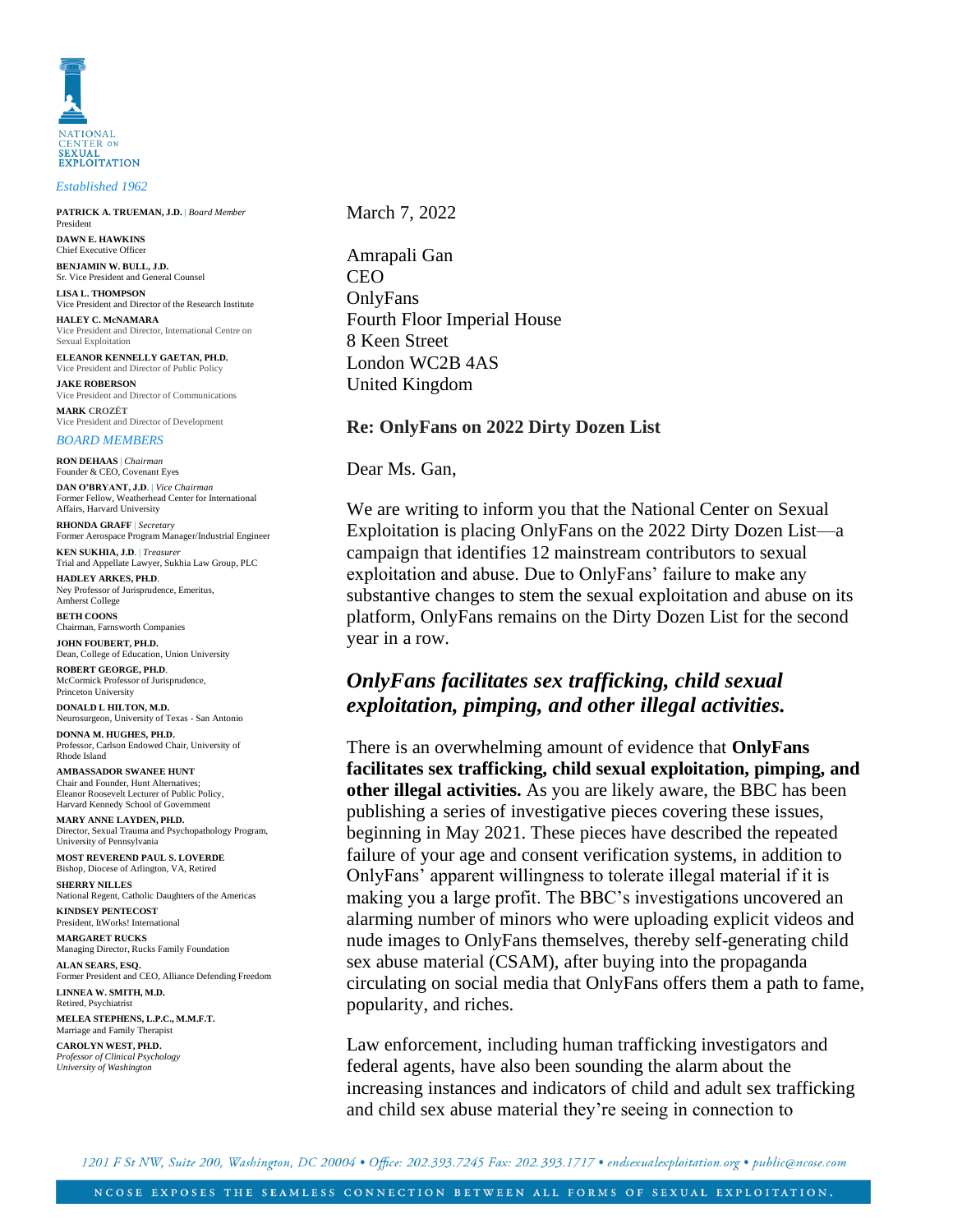OnlyFans.<sup>i</sup> A U.S. Homeland Security child online exploitation investigator told NCOSE that he estimates that he finds between **30–50 child abuse images a day** that "have clearly originated on OnlyFans." [A](https://theaverycenter.org/research/onlyfans/)  [research collaboration project](https://theaverycenter.org/research/onlyfans/) between Human Trafficking Detective Joseph Scaramucci and anti-sextrafficking non-profit The Avery Center analyzed public Instagram accounts which had OnlyFans links in their bios. Of these accounts, **36% were classified as "likely third-party controlled."ii** [Detective](https://news4sanantonio.com/news/trouble-shooters/investigators-say-onlyfans-is-being-used-by-traffickers-to-lure-victims-and-buyers)  [Scaramucci explained](https://news4sanantonio.com/news/trouble-shooters/investigators-say-onlyfans-is-being-used-by-traffickers-to-lure-victims-and-buyers) there are important indicators that the women in some of the pictures may be victims coerced by sex traffickers even when the pornographic images seem consensual to the casual observer.<sup>iii</sup>

**OnlyFans' age and consent verification systems have thus proven to be insufficient**, as many children and coerced adults have slipped through the cracks.

The BBC investigations also uncovered **OnlyFans' marked willingness to tolerate illegal material, if it is making you a large profit.** Whistleblowers informed the BBC that OnlyFans' moderators do not immediately shut down accounts that post illegal or banned content, and that they are specifically instructed to be more lenient towards lucrative accounts. One moderator, who testified to the BBC under the pseudonym Christof, stated: "There is a discrimination between accounts. It shows money is the priority."iv

Further, **OnlyFans encourages grooming and pimping through its referral system,** which allows individuals to profit up to 5% of anyone's earnings from new sign ups generated via their referral link for the first year of the new user's account. Given this system, it is no surprise that unaffiliated online pimps actively recruit new girls and women to join. One survivor of OnlyFans explained the tactic: "They usually approach the model on Twitter and groom her so that she will agree to let them help 'manage' her online presence in exchange for a cut. People are desperate [and] naive and they fall for it. This naturally creates a perfect opportunity for blackmail and other types of emotional manipulation. It happens all. the. time. And it isn't talked about nearly enough..." In a survey of past and current OnlyFans content creators, 30% said that they had had this experience of a suspected traffickers messaging them, offering to manage their account for a share of the profits. These content creators had received such messages an average of seven times.<sup>v</sup> Recent coverage from the Rolling Stone related numerous testimonies from content creators who fell to the false promises of so-called "managers", only to be financially abused, deceived, trapped into exploitative contracts, blackmailed, and to have their images distributed without their consent.<sup>vi</sup>

## *OnlyFans is an unsafe platform for content creators.*

OnlyFans promotes itself as a safe platform for content creators, but this is far from the truth. Numerous OnlyFans content creators have spoken out about the psychological and physical trauma they endured on your platform. OnlyFans users have also spoken about how the platform is a hotbed for blackmail, "leaked" information and videos, stalking, harassment, and is a competitive marketplace that drives performers to perform increasingly violent or degrading acts.

In the aforementioned survey of past or current OnlyFans content creators, 34% said that they had experienced direct negative impacts on their mental or physical health. Only 11% felt that OnlyFans was a safe platform for content creators.<sup>vii</sup>

OnlyFans creators have publicly noted that once they began selling content on OnlyFans, they were pressured to escalate toward producing "content" they were uncomfortable with, because satisfying the demand of the buyers was the only way to make any money.<sup>viii</sup> "The competition means that you push the boundaries, otherwise you leave," a former OnlyFans content creator from Sweden shared with the media.ix